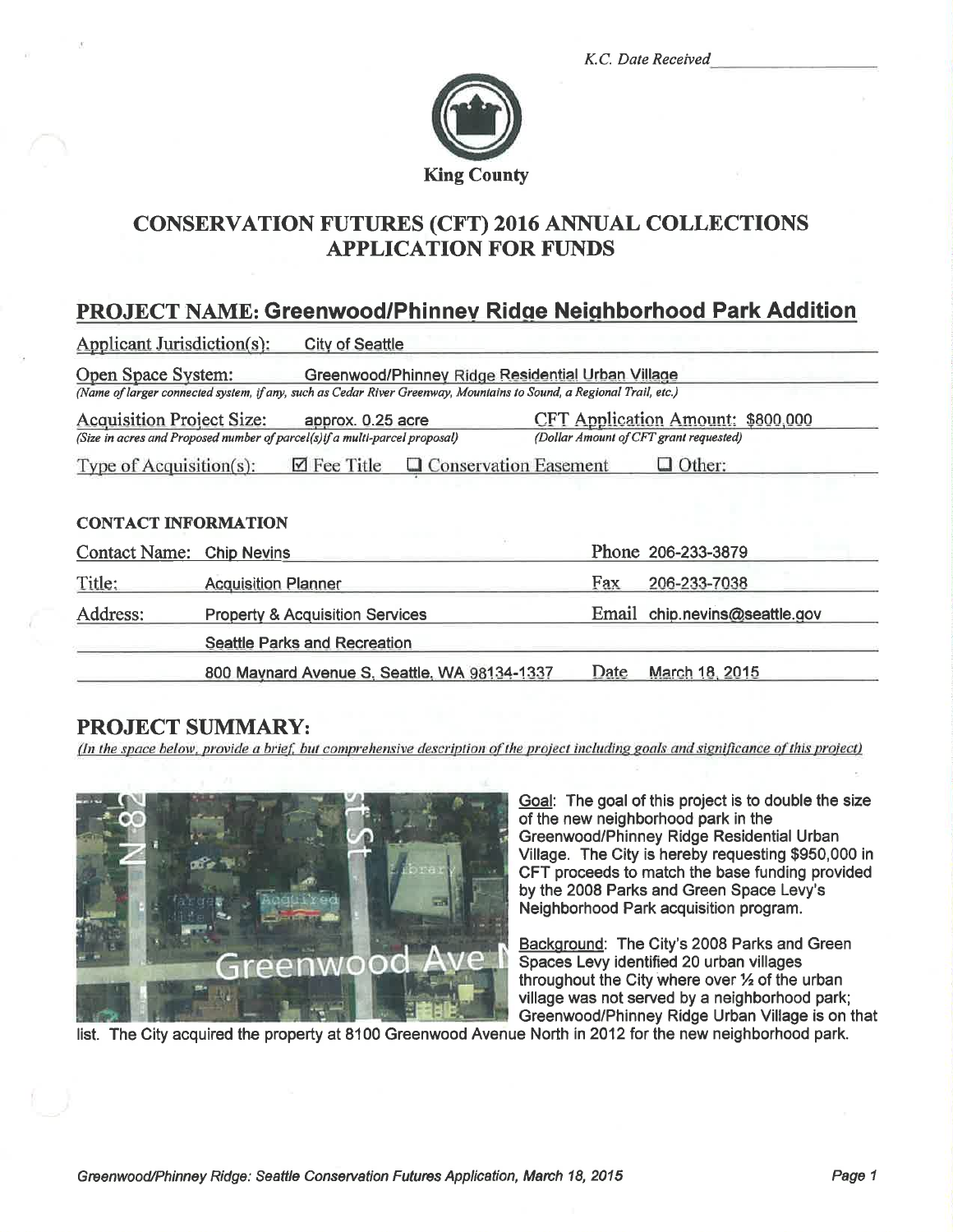### I. OPEN SPACE RESOURCES

Please review the attached evaluation criteria. For the **proposed acquisition parcel(s)**, please (1) mark only those criteria that apply, and  $(2)$  thoroughly, yet succinctly describe in the space below how the proposed acquisition satisfies each marked criteria.

- $\Box$  A. Wildlife habitat or rare plant reserve
- $\Box$  B. Salmon habitat and aquatic resources
- $\Box$  C. Scenic resources

addition

 $\Box$  D. Community separator

- $\Box$  E. Historic/cultural resources
- $\Box$  F. Urban passive-use natural area/greenbelt
- Ø G. Park/open space or natural corridor

 $\boxtimes$  H. Passive recreation opportunity/unmet needs

G. The property is adjacent to the new neighborhood park acquisition at 8100 Greenwood Avenue North. The property will double the size of the future park and improve its utility by providing more room for a variety of neighborhood activities. Development of the new park is being funded by the Metropolitan Park District and is expected to begin around 2018.



H. The Seattle Comprehensive Plan allocates the "lion's share of the City's expected new growth" to the designated "urban villages," including the Greenwood-Phinney Ridge Residential Urban Village. The Comprehensive Plan also sets goals of:

"1) at least one acre of usable open space for every 1,000 households within urban villages, and

2) Open space within an eighth to a quarter of a mile of residents in Residential urban villages.

Currently, the Greenwood-Phinney Ridge Residential Urban Village has a deficiency in its supply of usable open space and residents' access to it. This deficiency is noted in Seattle Parks and Recreation 2011 Development Plan:<br>Appendix B "Updated Gap Report",

(http://www.seattle.gov/parks/Publications/DevelopmentPlan.htm) which focuses on the needs of residential populations and states:

When considering parks that are 118 mile from village locations, open space gaps appear in most of the urban village, especially for residents living on either side of Greenwood Avenue North between Northwest 65th and Northwest 85th streets.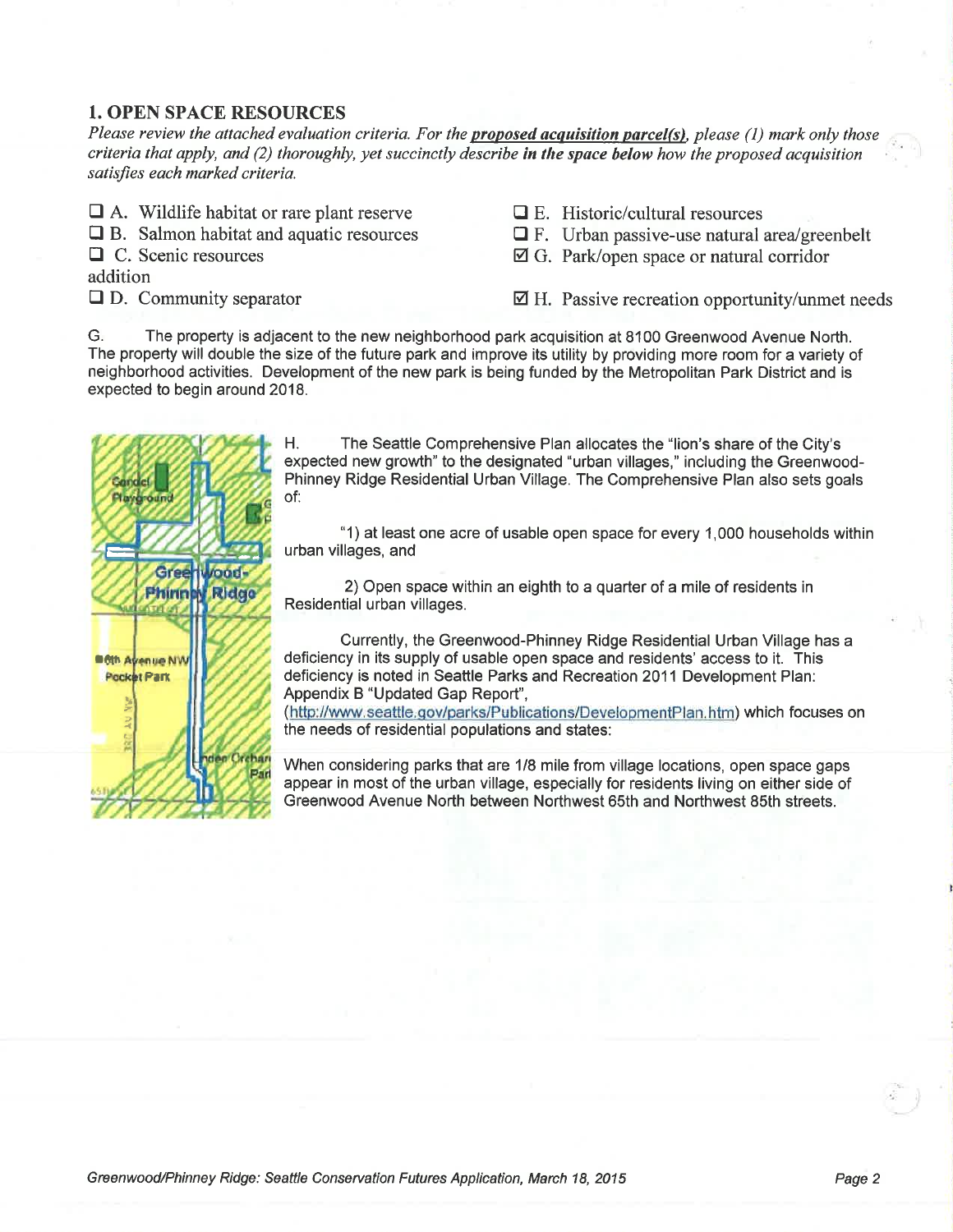#### 2. ADDITIONAL FACTORS

For the proposed acquisition parcel(s), please (1) mark all criteria that apply, and (2) thoroughly, yet succinctly describe in the space below how the proposed acquisition satisfies each marked criteria.

- $\Box$  A. Educational/interpretive opportunity
- $\boxtimes$  B. Threat of loss of open space resources
- $\boxtimes$  C. Ownership complexity/willing seller(s)/ownership interest proposed
- $\boxtimes$  D. Partnerships Describe any public or private partnerships that will enhance this project:
- $\boxtimes$  E. Is the property identified in an adopted park, open space, comprehensive, or community plan?
- $\Box$  F. Transferable Development Credits (TDC) participation
- B. The Greenwood corridor, which is a commercial core, has seen the development of many new condominium buildings within the past few years. The area is zoned for a combination of mixed-use development and neighborhood commercial. Like much of the City, the recent wave of development has left few vacant or underutilized sites within this corridor.
- C. The owner contacted the City with the intent of selling his property to the Gity in order to expand the adjacent park. The City is currently appraising the property and intends to acquire fee interest.
- D. The Greenwood-Phinney Ridge Urban Village has two very active community councils. For the acquisition of the original park site, representatives from the two groups walked the neighborhood together looking for properties that met their respective needs. Both the Greenwood Community Counciland the Phinney Ridge Communig Council will be very active in the development and stewardship of this property. ln addition, the Phinney Neighborhood Association, a non-profit community organization founded in 1980 by Phinney neighbors to build community, provides and promotes programs, services and activities aimed at encouraging connections between neighbors and fostering civic involvement in our diverse community and would be a partner in this endeavor.
- E. The need for additional parks and open space in the Greenwood-Phinney Ridge Residential Urban Village is documented in the Seattle.Parks and Recreation 2011 Development Plan: Appendix B Gap Analysis Update. The need is also identified in the Greenwood/Phinney Neighborhood Plan, which says "identify and acquire park properties to create a balanced local park system." The property coincides with the areas identified in the plan for new parks.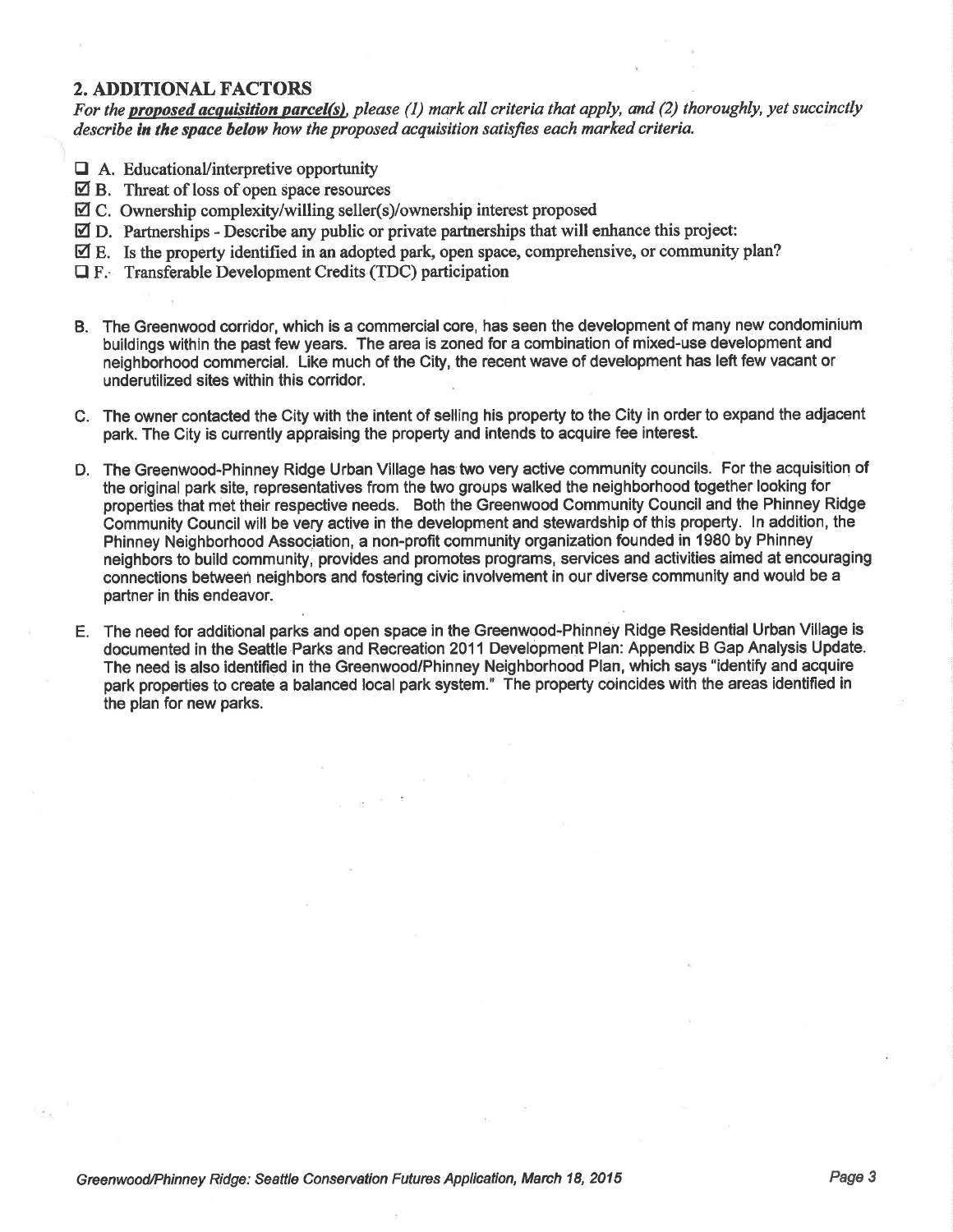### 3. STEWARDSHIP AND MAINTENANCE

How will the property be stewarded and maintained? Does the property lend itself to volunteer stewardship opportunities? How will ongoing stewardship and maintenance efforts be funded?

The new Neighborhood park will be stewarded and maintained by the Seattle Parks and Recreation. Two active community groups are advocating for Parks purchase of property and are willing to work with Parks on the care of . the park.

The park would very likely become part of Seattle's Adopt-A-Park program.

### 4. PROJECT BUDGET

#### 4. PROJECT BUDGET

| 1) TOTAL CFT APPLICATION AMOUNT <sup>a</sup> | CFT: \$800,000 |
|----------------------------------------------|----------------|
| 2) TOTAL PEL APPLICATION AMOUNT <sup>b</sup> | PEL:           |

#### Estimation of property value:

Briefly describe how land values have been estimated, i.e. appraisal, property tax assessment, asking price, letter of value or other means.

The City acquired the adjacent property in2012 for \$1.5M. The subject property is slightly larger and the market has increased since that time. The land value has been estimated based on comparable sales. The estimate is subject to an appraisal, which is underway.

| <b>ESTIMATED PROJECT COSTS (dollars)</b>               | (a range may be included) |
|--------------------------------------------------------|---------------------------|
| Total property interest value                          | \$1.6M                    |
| Title and appraisal work                               |                           |
| Closing, fees, taxes                                   |                           |
| Relocation                                             |                           |
| Hazardous waste reports                                |                           |
| Directly related staff, administration and legal costs |                           |
| <b>Total Project Costs (CFT and other funds)</b>       | \$1.6M                    |
|                                                        |                           |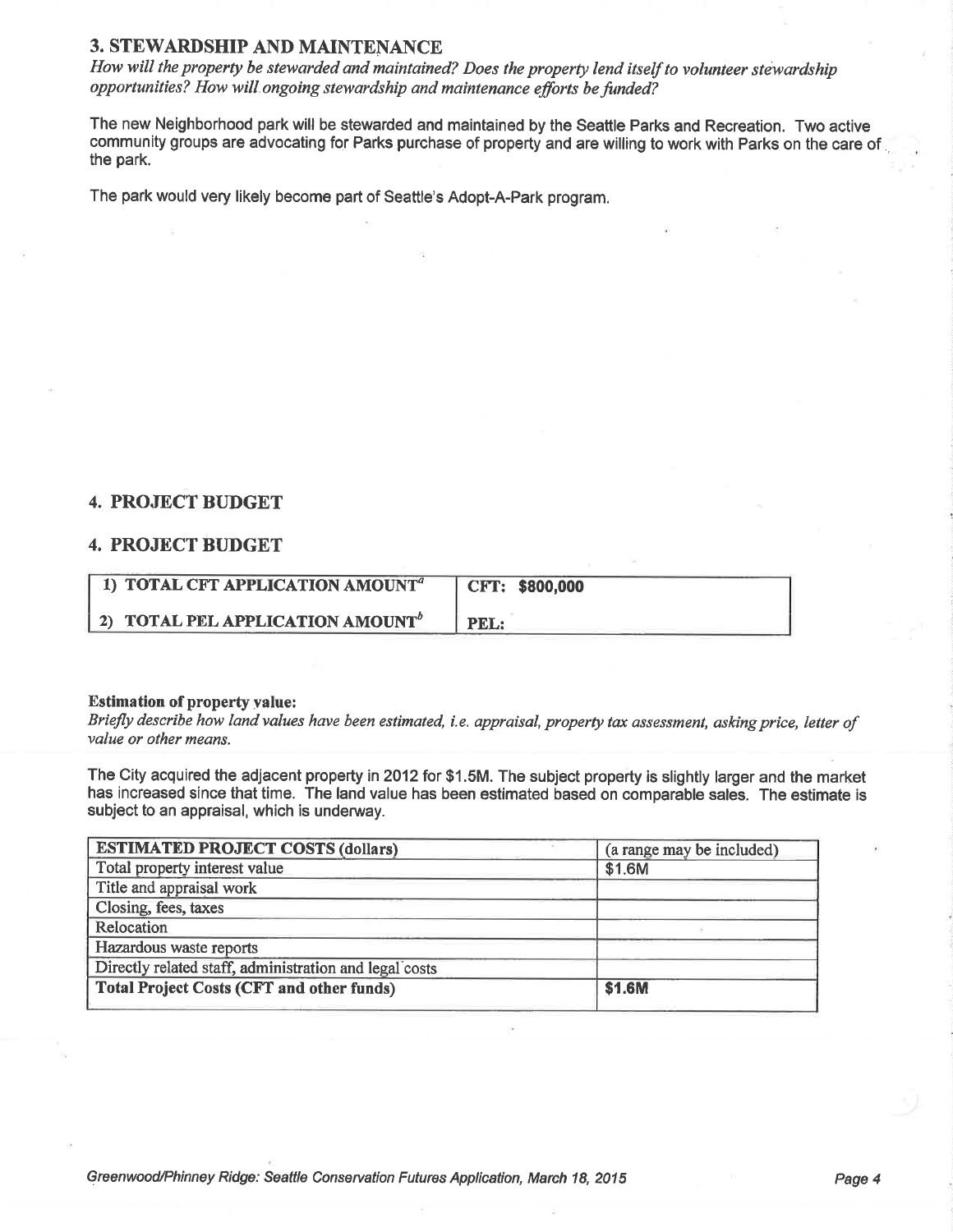| <b>MATCHING FUNDS SOURCES</b>                                  | Date Expended or<br>Committed | Match Funds Expended or<br><b>Committed (Amount)</b> |
|----------------------------------------------------------------|-------------------------------|------------------------------------------------------|
| 2008 Parks and Green Spaces Levy<br>Neighborhood Park Category | November 2008                 | 800,000<br>\$                                        |
|                                                                |                               |                                                      |
|                                                                |                               |                                                      |
|                                                                |                               |                                                      |
| <b>Total Matching Funds</b><br><b>Currently Identified</b>     |                               | \$800,000                                            |
| <b>Unidentified Remaining Match Need:</b>                      |                               | none                                                 |

#### Unidentified remaining match need

Please discuss briefly how the unidentified remaining match need above will be met:

not applicable

## 5. IN-KIND CONTRIBUTIONS FROM PARTNERSHIPS

| <b>Brief Activity Description</b>                                                                   | <b>Dollar Value of</b><br><b>In-kind</b><br>Contribution | <b>Status</b><br>(Completed, or<br>Proposed in future?) | <b>Activity Date Range</b><br>(When was activity completed?<br>or, date proposed in future) |
|-----------------------------------------------------------------------------------------------------|----------------------------------------------------------|---------------------------------------------------------|---------------------------------------------------------------------------------------------|
| see earlier discussions of<br><b>Additional Factors and</b><br><b>Stewardship &amp; Maintenance</b> | none claimed                                             |                                                         |                                                                                             |
|                                                                                                     |                                                          |                                                         |                                                                                             |
|                                                                                                     |                                                          |                                                         |                                                                                             |
|                                                                                                     |                                                          |                                                         |                                                                                             |
| <b>TOTAL</b>                                                                                        |                                                          |                                                         |                                                                                             |

### 6. ATTACHED MAPS (*Two maps are now required: 1) site map and 2) general location map; you* may also include one additional map, aerial photo or site photo)

8 1/2 x 11" maps are preferred, but 11 x 17" is acceptable if folded and hole-punched for insertion into a three-ring binder.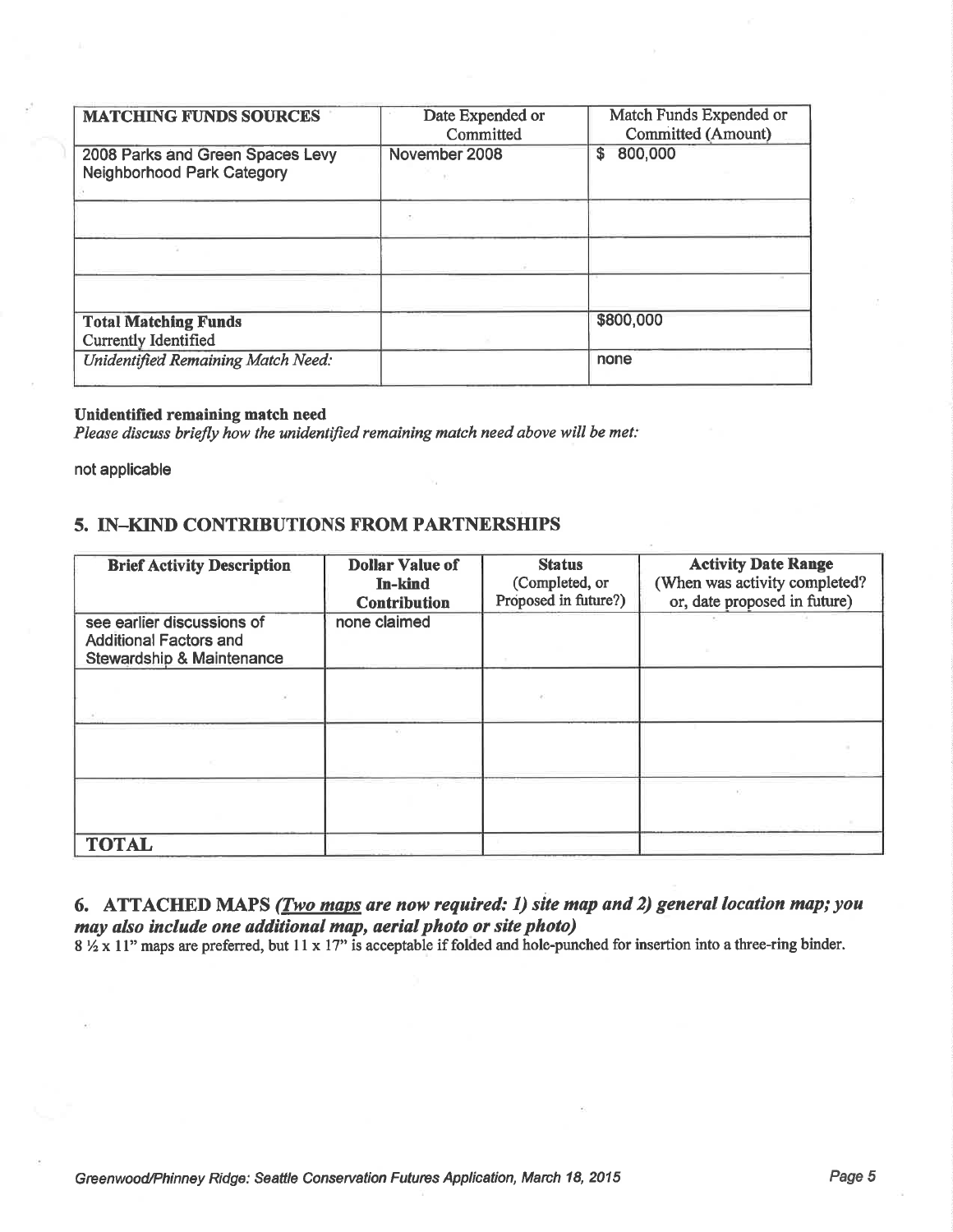

 $\sim$